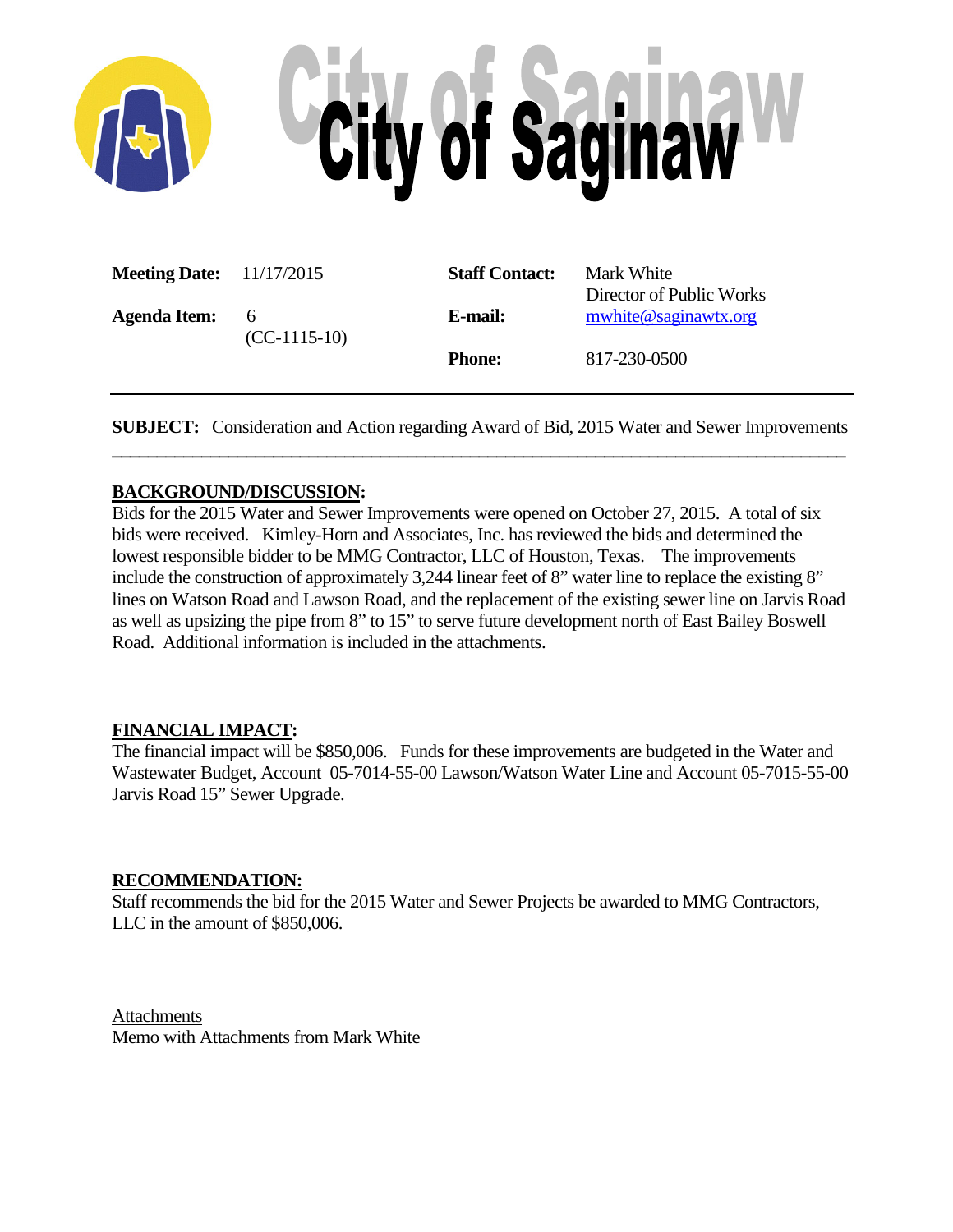#### Memorandum

| To:      | Nan Stanford, City Manager                                                                                 |  |  |  |  |  |  |  |  |  |  |
|----------|------------------------------------------------------------------------------------------------------------|--|--|--|--|--|--|--|--|--|--|
| From:    | Mark White, Director of Community Development                                                              |  |  |  |  |  |  |  |  |  |  |
| Subject: | Bid Award for 2015 Water & Sewer<br>Consider<br>Improvements-<br>Lawson/Watson Water Line and Jarvis Sewer |  |  |  |  |  |  |  |  |  |  |
| Date:    | November 10, 2015                                                                                          |  |  |  |  |  |  |  |  |  |  |

This year's capital improvements plan includes the construction of approximately 3,244 linear feet of 8" water line to replace the existing 8" lines on Watson Road and Lawson Road. The project involves the entire length of Watson and Lawson, located in the southeast quadrant of the City (south of Industrial and west of FM 156).

The bid/project also includes the replacing the existing sewer line in Jarvis (from Brenda Lane north) as well as upsizing the pipe from 8" to 15" too serve eventual development north of E. Bailey Boswell for about 4,000 feet.

Bids were opened on October 29, 2015 and six (6) bids were received. The apparent low bidder is MMG Contractors of Houston, Texas In the amount of \$850,006.00. The project engineer's recommendation letter is attached for your reference.

This project has been developed over multiple fiscal years beginning in FY14-15. Below is the project cost summary:

|                      |                 |                                                                 |    | 2015 Water and Sewer Improvements - Project Summary |                 |                 |  |  |  |
|----------------------|-----------------|-----------------------------------------------------------------|----|-----------------------------------------------------|-----------------|-----------------|--|--|--|
| Jarvis               |                 |                                                                 |    |                                                     |                 |                 |  |  |  |
|                      |                 | <b>Cost to Date</b>                                             |    | <b>Projected Cost</b>                               | <b>Budgeted</b> |                 |  |  |  |
| Design               | \$              | 59,850.00                                                       | \$ | 63,000.00                                           | \$              | 63,000.00       |  |  |  |
| Construction         | \$              |                                                                 | \$ | 490,955,00                                          | \$              | 630,000.00      |  |  |  |
| <b>CCA</b>           | Ś               |                                                                 | Ś  | 15,000,00                                           | Ś               | 15,000.00       |  |  |  |
| <b>Subtotal</b>      | \$              | 59,850.00                                                       | \$ | 568,955.00                                          | \$              | 708,000,00      |  |  |  |
| Lawson-Watson        |                 |                                                                 |    |                                                     |                 |                 |  |  |  |
|                      |                 | <b>Budgeted</b><br><b>Cost to Date</b><br><b>Projected Cost</b> |    |                                                     |                 |                 |  |  |  |
| Design               | \$<br>32,500.00 |                                                                 | \$ | 36,500.00                                           | Ś               | 36,500.00       |  |  |  |
| Construction         | \$              |                                                                 | \$ | 359,051.00                                          | \$              | 500,000.00      |  |  |  |
| <b>CCA</b>           | Ś               |                                                                 | Ś  | 13,000.00                                           | Ś               | 13,000.00       |  |  |  |
| Subtotal             | \$              | 32,500.00                                                       | \$ | 408,551.00                                          | \$              | 549,500.00      |  |  |  |
| <b>Project Total</b> |                 |                                                                 |    | 53297                                               |                 |                 |  |  |  |
|                      |                 | <b>Cost to Date</b>                                             |    | <b>Projected Cost</b>                               |                 | <b>Budgeted</b> |  |  |  |
| Design               | \$              | 92,350.00                                                       | \$ | 99,500.00                                           | \$              | 99,500.00       |  |  |  |
| <b>Construction</b>  |                 |                                                                 | \$ | 850,006.00                                          | Ś               | 1,130,000.00    |  |  |  |
| lcca                 | Ś               |                                                                 | Ś  | 28,000.00                                           | Ś               | 28,000.00       |  |  |  |
| <b>Total Cost</b>    | \$              | 92,350.00                                                       | Ś  | 977,506.00                                          | Ŝ               | 1,257,500.00    |  |  |  |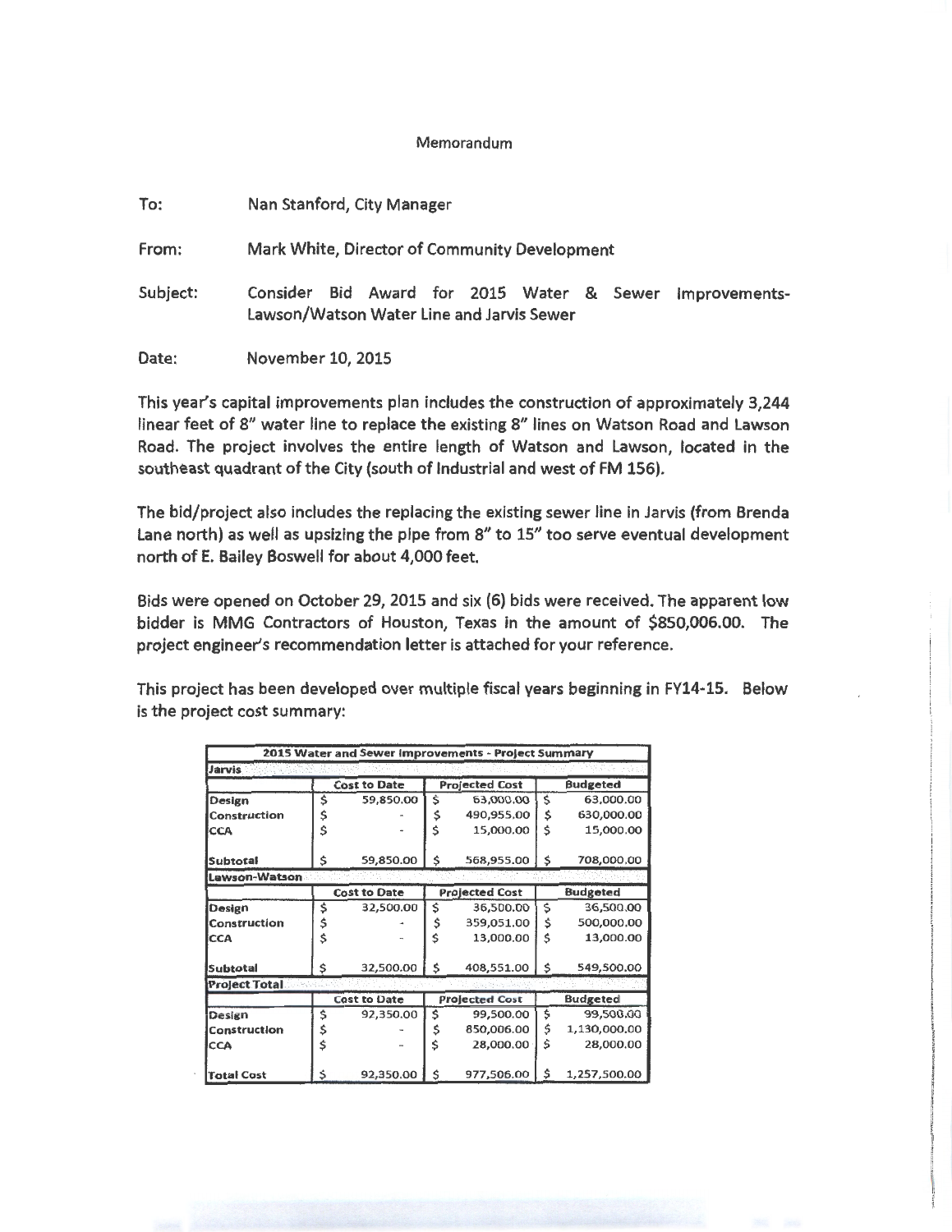The project is \$279,994 under the budgeted amount. Staff recommends MMG Contractors be awarded the contract in the amount of \$850,006.00. You recall a developer has agreed to contribute \$200,000 to the Jarvis sewer extension.

The contract time is 90 calendar days for Jarvis which is to be built first. The time for lawson/Watson is 90 calendar days which is to be built after substantial completion of Jarvis or before then if the City approves.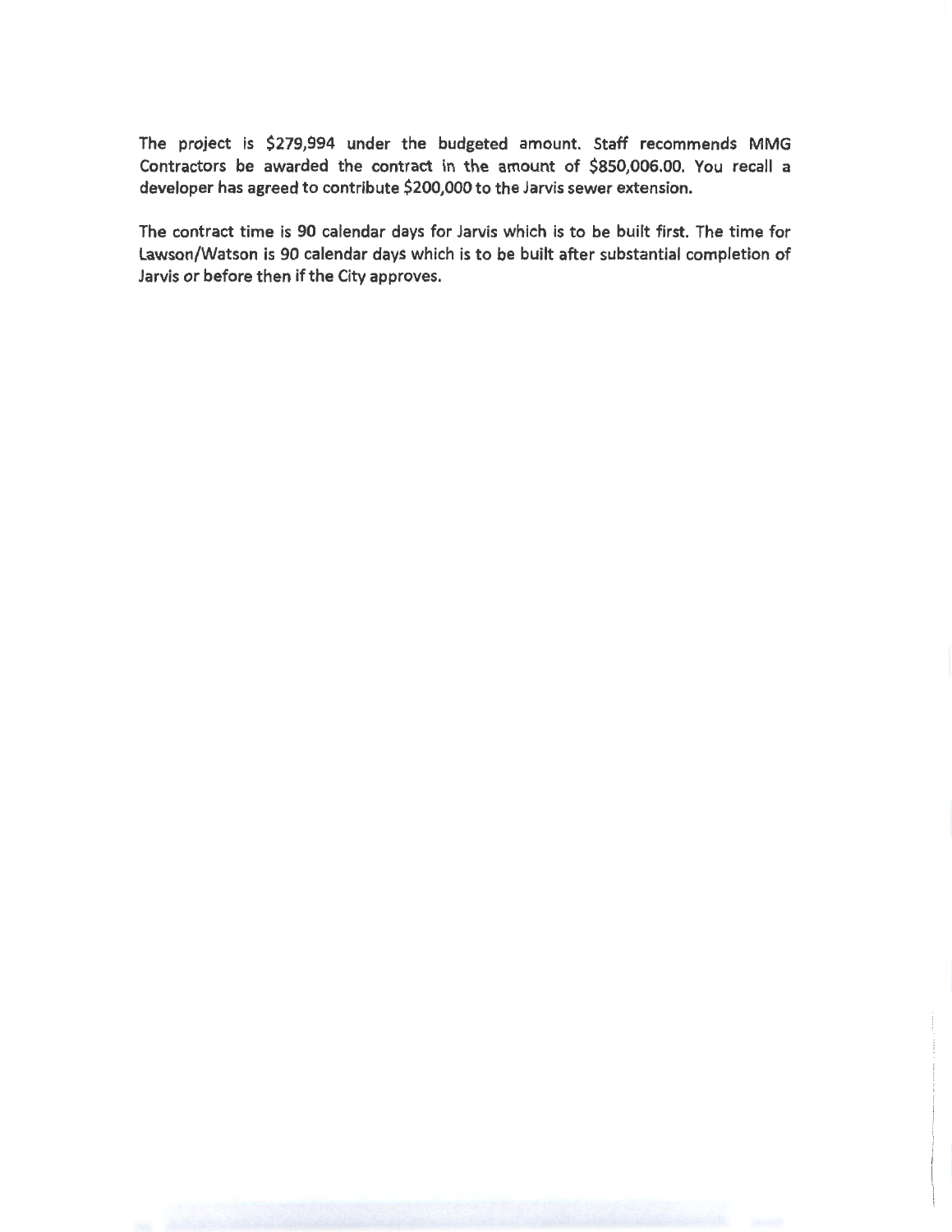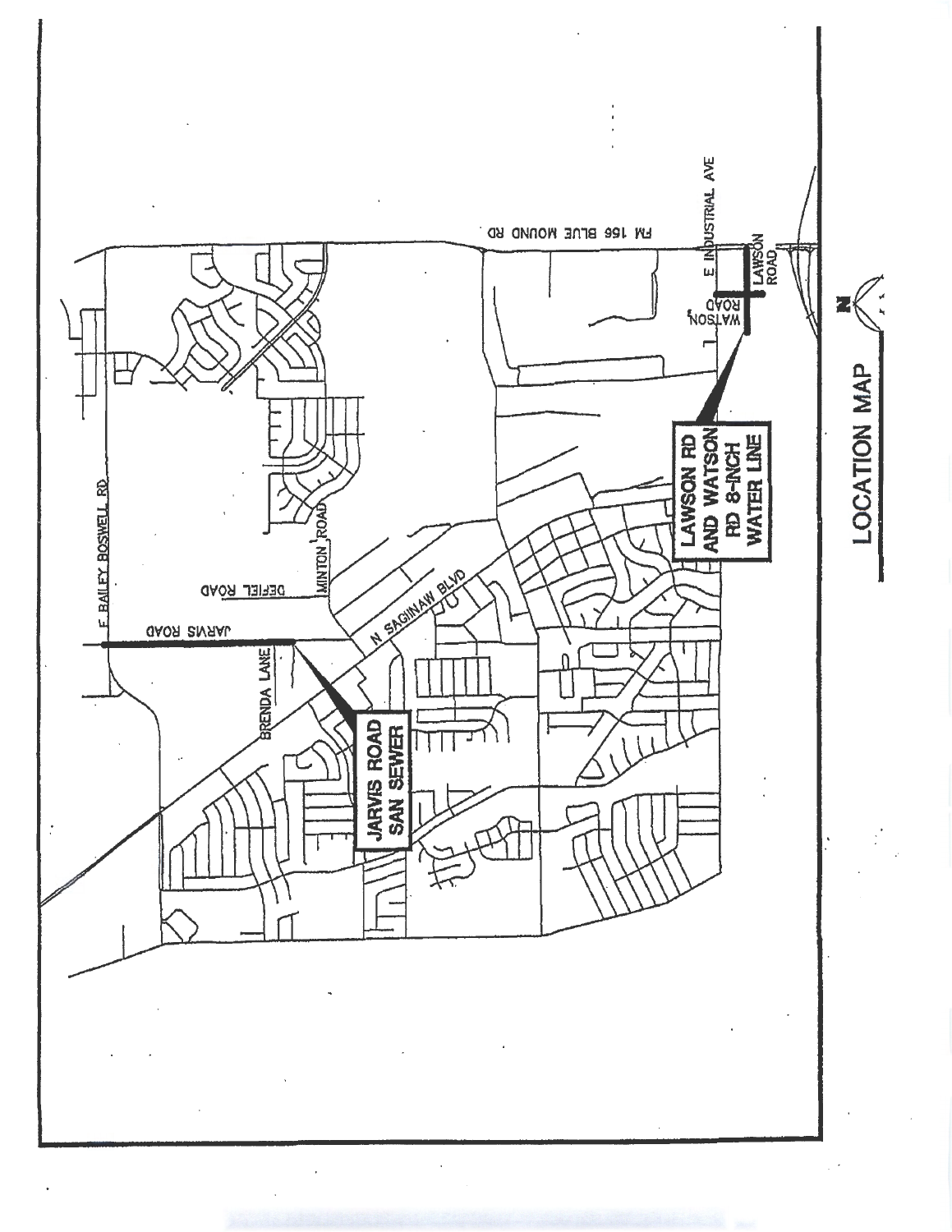# CITY Of SAGINAW BUDGET SUPPLEMENT 2015-2016

# WATER & WASTEWATER

05-XXXX-55-00 EF CAPITAL PROJECTS

 $\big($ 

 $\big($ 

 $\left($ 

\$ 2,328,000

05-7014-55-00 Lawson Watson water line - FB \$ 513,000 05-7015-55-00 Jarvis Rd 15" Sewer Upgrade - \$ 645,000 (developer \$200,000, escrow \$136,935, FB \$308,065)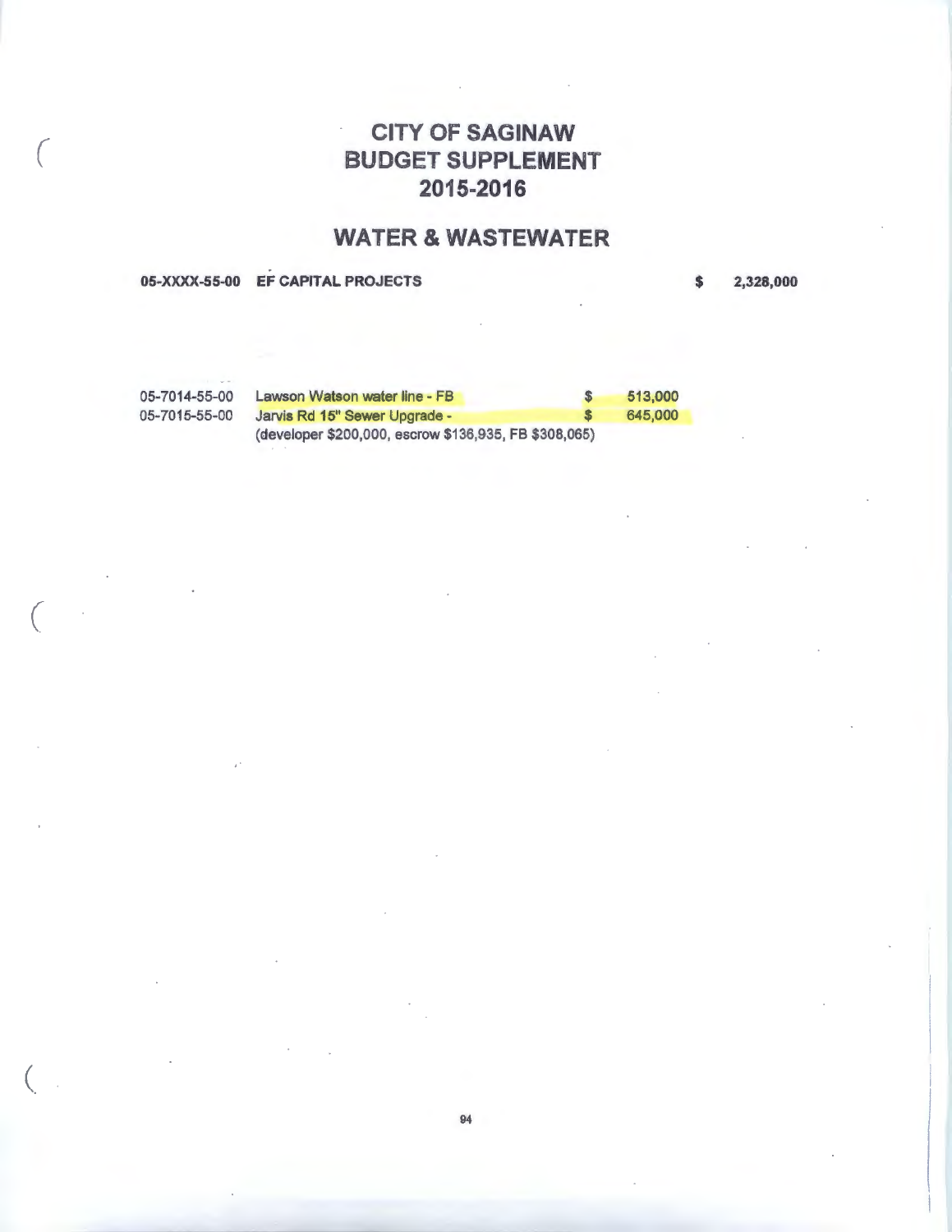# City of Saginaw - 2015 Budget Retreat Water - CIP Review Enterprise Fund

City of Saginaw Enterprise Fund • 2011·2016 Capital Improvements Plan

**Water System CIP** 2011-2012 2012-2013 2013-2014 2014-2015 **Project Description** Total 2015-2016 1) Saginaw Blvd 12" Water Line Ph. 1 (1) \$547,667 . (2,634 LF; M:Leroy to Palorrino) A. Final Design / CCA \$63,640 \$27,000 \$29,140 \$7,500 \$242,013 \$242.014 **B.** Construction \$484.027 \$549,500 2) Lawson and Watson 8" Water Line (5) (2,697 LF; along Law son Rd and S. watson Rd.) A. Final Design / CCA \$49,500 \$36,500  $$13,000$ **B.** Construction \$500,000 \$500,000 3) FM 156 12" Water Line \$195,000 (900 LF: Grand Central to North of Highland Station Trail) A. Final Design / CCA \$25,000 \$25,000 \$170,000 \$170,000 **R** Construction \$6,000 \$6,000 4) Water Impact Fee (1) 5) 2016 Masterplan Update (Water) (5) \$7,500 \$7,500 \$21,000 6) S. Hampshire 16" Water Line (1) (75% Design Complete) (1350 LF; S. Hampshire across Haleah Park to Saginaw Blvd) \$21,000 A. Final Design / CCA \$21,000 **B.** Construction \$0 \$1,326,667 **Water Subtotal:** \$0  $\parallel$  \$21,000  $\parallel$  \$27,000  $\parallel$  \$307,653  $\parallel$  \$971,014

Notes:

<sup>(1)</sup> Projects funded through Utility Impact Fees

*(ZJ* Projects constructed by the City of *Fort* Worth

<sup>(3)</sup> Projects possibly constructed by Developers

<sup>(4)</sup> Utility Relocation Project for TxDOT Highway Expansion

<sup>(\$)</sup> Projects funded through cash reserves



Water

**July 2015** 

**Undated:** 

# **Kimley** »Horn

 $f$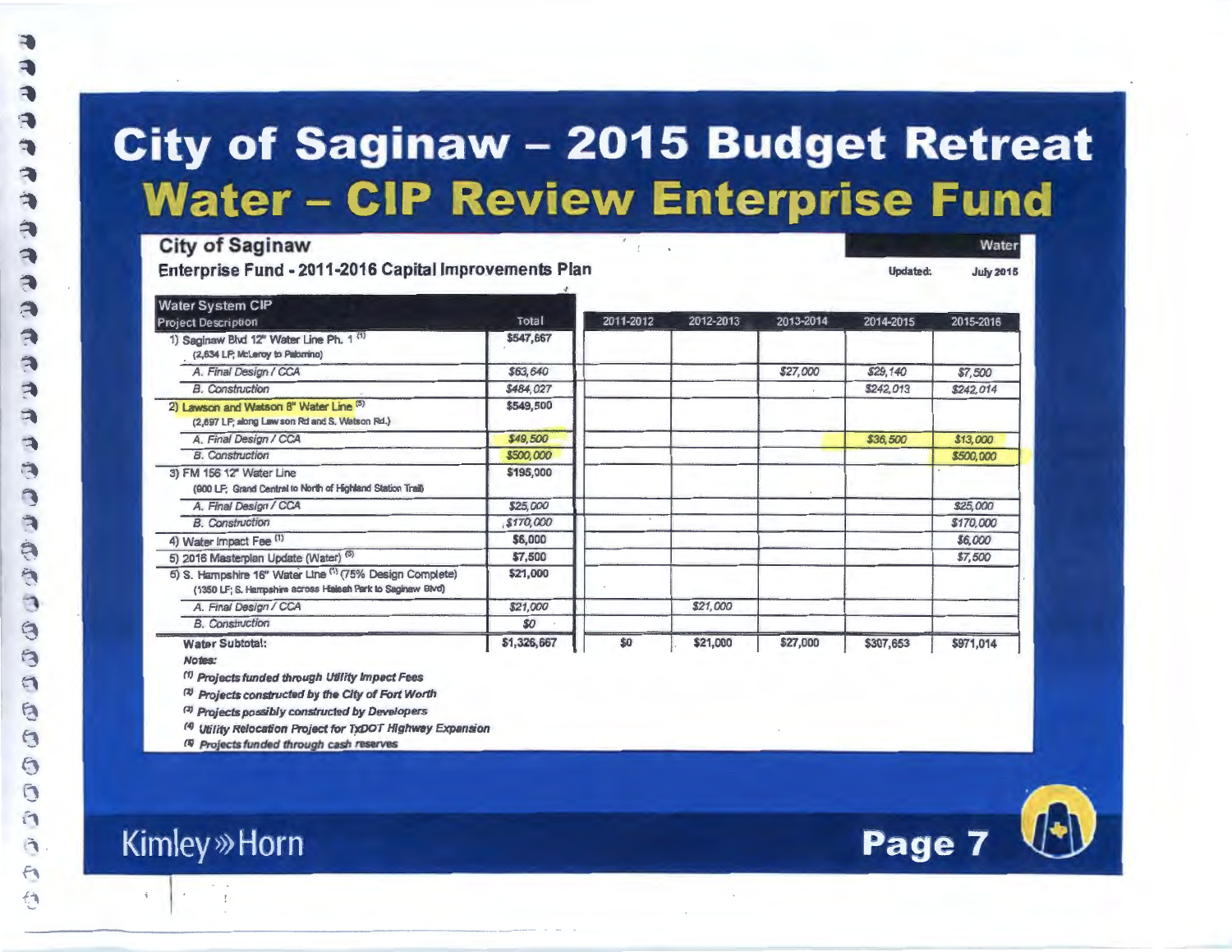# **City of Saginaw - 2015 Budget Retreat Wastewater – CIP Review Enterprise Fund**

Wastewater

**Page 12** 

**July 2015** 

**Updated:** 

**City of Saginaw** 

.,

**Enterprise Fund- 2011-2016 Capital Improvements Plan** 

| <b>Wastewater System CIP</b>                                                                                                                                                    |                  |           |           |           |           |             |
|---------------------------------------------------------------------------------------------------------------------------------------------------------------------------------|------------------|-----------|-----------|-----------|-----------|-------------|
| <b>Project Description</b>                                                                                                                                                      | Total            | 2011-2012 | 2012-2013 | 2013-2014 | 2014-2015 | 2015-2016   |
| 1) I&I Study Phase 1 (1)<br>(Little Fossil Creek Basin)                                                                                                                         | \$50,000         |           |           |           |           | \$50,000    |
| 2) S.E. 24" Trunk Main Replacement, Ph. 2 <sup>(2)</sup><br>(3.049 LP, 612 Blue Mound Road to Kennedy)                                                                          | \$0<br>Completed |           | Completed |           |           |             |
| 3) S.E. 24" Trunk Main Replacement, Ph. 1 & Ph. 3 (2)<br>(1,765 LF; East Meter Station to west side of Blue Mound<br>Road by bore; Kennedy to E. McLeroy across National Guard) | \$732,000        |           |           |           |           |             |
| A. Design / CCA                                                                                                                                                                 | \$60,000         |           |           | \$30,000  | \$15,000  | \$15,000    |
| <b>B. Easement Acquisition</b>                                                                                                                                                  | \$12,000         |           |           | \$12,000  |           |             |
| C. Construction                                                                                                                                                                 | \$660,000        |           |           |           |           | \$660,000   |
| 4) S.E. 18" Trunk Main Replacement (1)<br>(467 LF, Little Fossil Creek to the 15" National Guard Sew er)                                                                        | \$0<br>Completed |           | Completed |           |           |             |
| 5) Opal St. Culvert Sanitary Sewer Replacement (1)<br>(277 LP, 6-inch SS parallel to channel)                                                                                   | \$0<br>Completed |           |           | Completed |           |             |
| 6) Jarvis Road 15" Sanitary Sewer Upgrade <sup>(4)</sup><br>(3,993 LP; Bailey Boswell Rd. to Brenda Ln.)                                                                        | \$708,000        |           |           |           |           |             |
| A. Design                                                                                                                                                                       | \$78,000         |           |           |           | \$63,000  | \$15,000    |
| <b>B.</b> Construction                                                                                                                                                          | \$630,000        |           |           |           |           | \$630,000   |
| 7) Bluebonnet 8" Sanitary Sewer Rehabilitation (3)<br>(1,438 LF, Green Street to Franklin / S. Hampshire St.)                                                                   | \$0<br>Completed |           |           |           | Completed |             |
| 8) Wastewater Impact Fee (5)                                                                                                                                                    | \$6,000          |           |           |           |           | \$6,000     |
| 9) 2016 Masterplan Update (Sewer) (1)                                                                                                                                           | \$7,500          |           |           |           |           | \$7,500     |
| <b>Wastewater Subtotal:</b>                                                                                                                                                     | \$1,503,500      | \$0       | \$0       | \$42,000  | \$78,000  | \$1,383,500 |

Notes:

(1) Projects funded through cash reserves

<sup>(2)</sup> Project funded through cash reserves (\$582,000) and Utility Impact Fees (\$150,000)

<sup>(3)</sup> Project funded through Tarrant County CDBG with \$44,200 City Match.

<sup>(4)</sup> Project funded through \$200,000 Developer Contribution and cash reserves (\$508,000)

<sup>(5)</sup> Projects funded through Utility Impact Fees

**Kimley** »Horn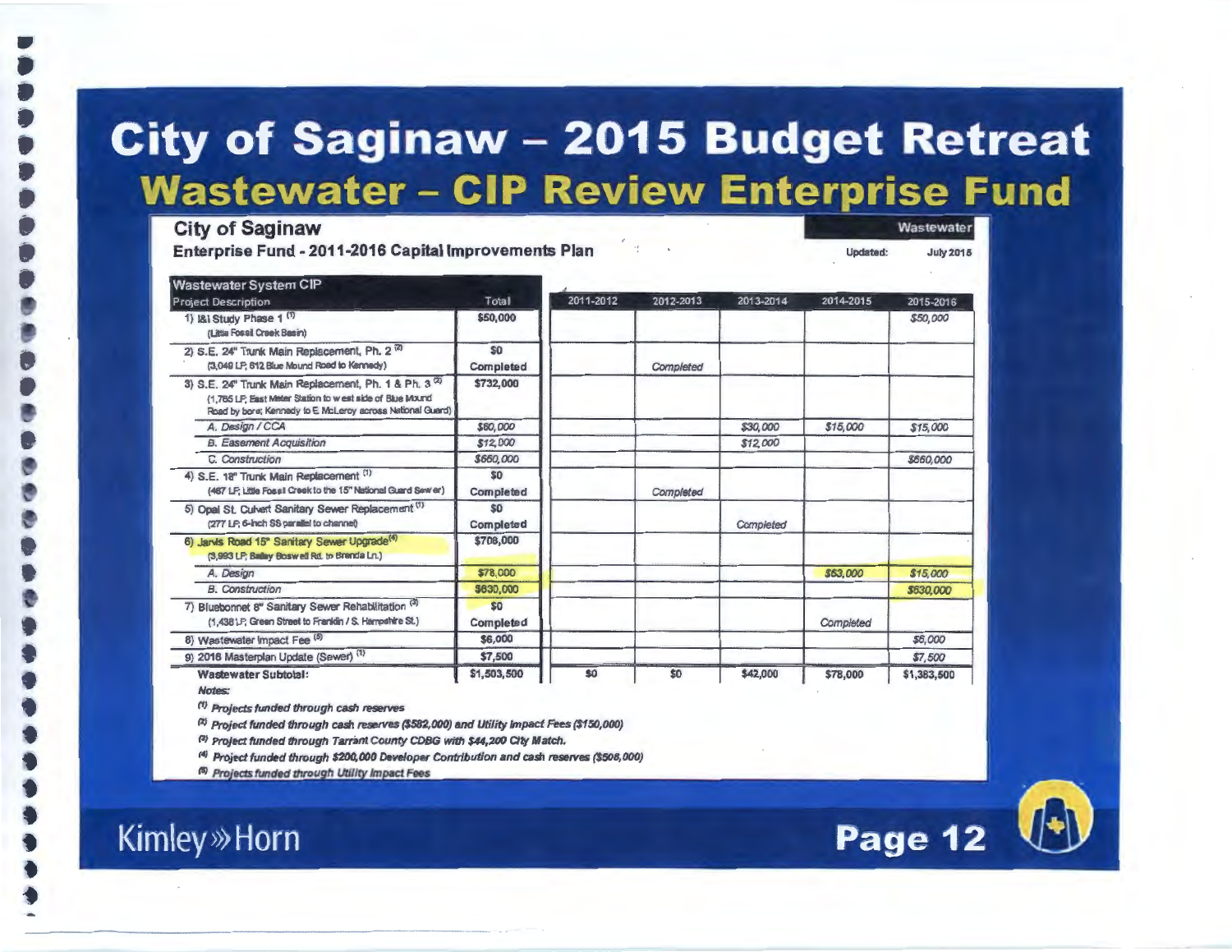# **Kimley>>> Horn**

October 29, 2015

Mr. Mark White City of Saginaw P.O. Box 79070 Saginaw, Texas 76179

Re: 2015 Water & Sewer Improvements - Bid Results KHA No. 061003106, 061003107

Dear Mark:

On October 27th, 2015, sealed bids were received and opened by the City of Saginaw for the referenced project. A summary of the bids is below.

| <b>Contractor</b>                      | <b>Total Base Bid</b> |  |
|----------------------------------------|-----------------------|--|
| <b>MMG Contractors, LLC</b>            | \$850,006.00          |  |
| <b>Canary Construction</b>             | \$939,742.00          |  |
| <b>Wilson Contractor Services, LLC</b> | \$1,060,000.00        |  |
| <b>Wildstone Construction Co.</b>      | \$1,167,759.00        |  |
| Atkins Bros Equip Co. Inc.             | \$1,218,974.00        |  |
| <b>Quality Excavation Ltd.</b>         | \$1,283,548.50        |  |

The detailed bid tabulation is attached for your review.

Kimley-Horn and Associates (KHA) has reviewed the lowest bidder's references, financial statements, and has verified that the Contractor's bonding company is licensed in the state of Texas. Based on these reviews, it appears that MMG Contractors, LLC. is the lowest responsible bidder. The result would be awarding the contract to MMG Contractors, LLC. for an amount of \$850,006.00 for the Total Base Bid amount.

If you have any questions or comments, please call me at (817) 335-6511 .

Very truly yours,

KIMLEY-HORN AND ASSOCIATES, INC. TBPE No. F-928

 $~\approx$   $~\rho_{\rm E}$ 

Jeff James, P.E.

**Attachment** K:VFTW\_UIIII/es\061003106-Jarvis Rd SS\CCA\Award Recommendation-2015 Waler & Sewer Improvaments.doc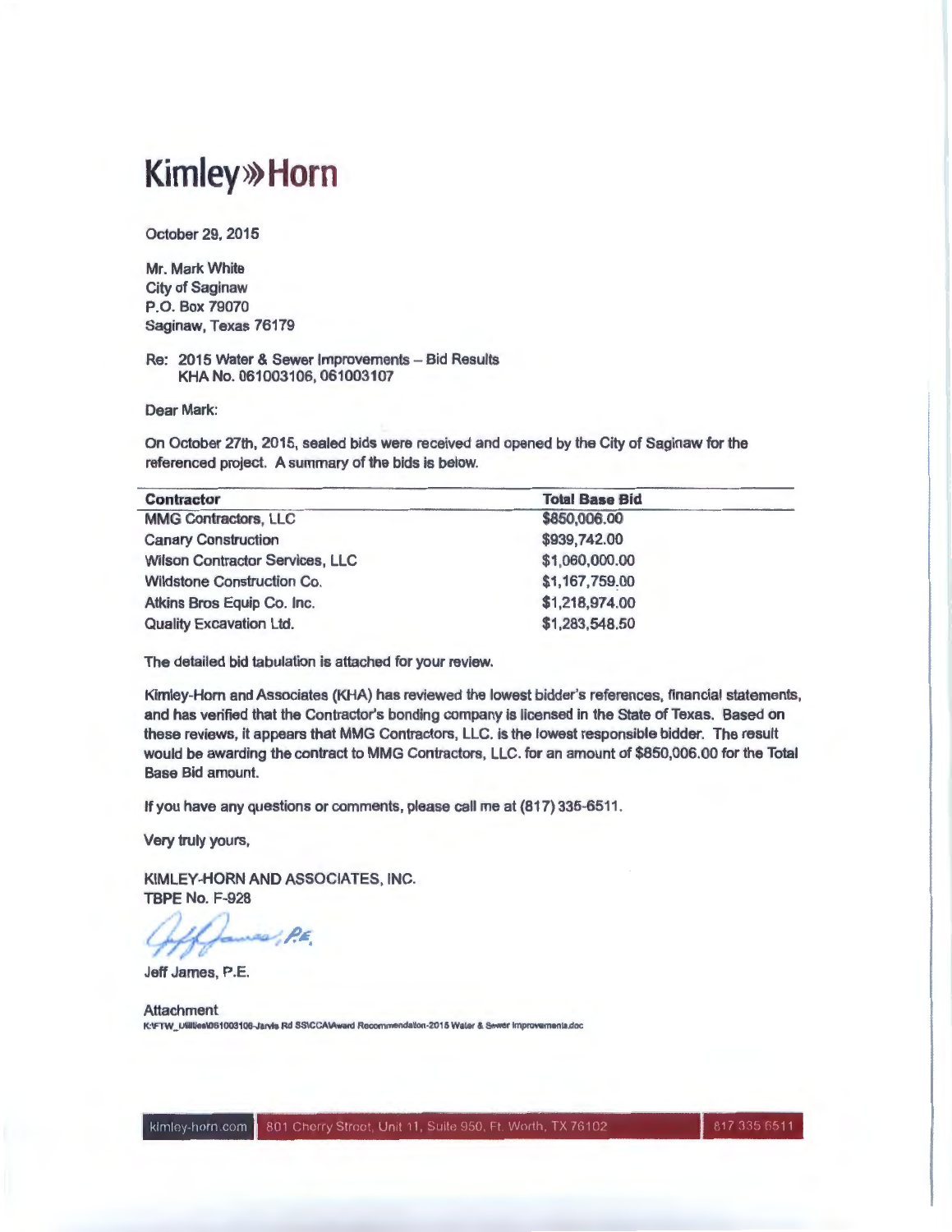### **BID TABULATION**

KIMLEY-HORN AND ASSOCIATES, INC.

CHECKED BY: CALL CONSTRUCT

| Owner:                    | City of Saginaw                                                                                        |                         |                            |                                 | <b>BIDDER</b>                                      | <b>BIDDER 2</b>         |                     | <b>BIDDER 3</b>                        |                                        | <b>BIDDER 4</b>            |                            | <b>BIDDER5</b>                       |                            | <b>BIDDER 6</b>            |                         |  |
|---------------------------|--------------------------------------------------------------------------------------------------------|-------------------------|----------------------------|---------------------------------|----------------------------------------------------|-------------------------|---------------------|----------------------------------------|----------------------------------------|----------------------------|----------------------------|--------------------------------------|----------------------------|----------------------------|-------------------------|--|
| Job No.:                  | 081003106 / 061003107                                                                                  |                         |                            |                                 | <b>MMG Contractors, LLC</b>                        |                         | Canary Construction | <b>Wilson Contractor Services, LLC</b> |                                        |                            | Wildstone Construction Co. |                                      | Atkins Bros Equip Co. Inc. | Quality Excavation Ltd.    |                         |  |
| Project                   | 2015 Water and Sewer Improvements                                                                      |                         |                            | 1900 Charles Road               |                                                    | 523 Greenwich Ln.       |                     |                                        | 107 Bell Ave., Ste. 3                  |                            | 800 N. Main Street         |                                      | <b>PO Box 990</b>          | 958 U.S. Hwy. 377          |                         |  |
| October 27, 2015<br>Date: |                                                                                                        |                         |                            | Houston, TX 77093               |                                                    | Coppell, TX 75019       |                     | Denton, TX 76201                       |                                        | Keller, TX 76248           | Midlothian, TX 78065       |                                      | Aubrey, TX 76227           |                            |                         |  |
| Item No.                  | tiem Description                                                                                       |                         |                            | <b>Unit Quantity Unit Price</b> | <b>Item Cost</b>                                   | <b>Unit Price</b>       | Cost                | <b>Unit Price</b>                      | Cost                                   | Unit Price                 | Cost                       | Unit Price                           | Cost                       | <b>Unit Price</b>          | Cost                    |  |
|                           | TAYLANE TAYLOR COMMUNICATIONS IN THE REPORT OF THE REAL PROPERTY.                                      |                         |                            |                                 |                                                    |                         | 242532              |                                        | <b>TAX CREW ASSESSMENT OF A LICENS</b> |                            |                            |                                      |                            |                            | 小さい                     |  |
|                           | <b>Mobilization</b>                                                                                    | LS                      |                            | 350.000.00                      |                                                    | \$50,000,00 323,000,00  |                     | \$23,000.00 \$41,418.11                |                                        | \$41,418.11 \$10,600.00    |                            | \$10,600.00 \$20,000.00              |                            | \$20,000,00 \$49,650,00    | \$49,650.00             |  |
|                           | Traffic Control                                                                                        | LS                      |                            | \$10,000.00                     | \$10,000.00                                        | \$1,200.00              | \$1,200.00          | \$6,100.00                             | \$6,100.00                             | \$5,500.00                 | \$5,500.00                 | \$\$5,000.00                         | \$5,000.00                 | \$3,532.00                 | \$3,532.00              |  |
| $\mathbf{3}$              | Temporary Erosion Sedimentation and Water Pollution Prevention<br>and Control                          | LS                      |                            | \$3,500.00                      | \$3,500.00                                         | \$1,200.00              | \$1,200.00          | \$43,680.00                            | \$43,680.00                            | \$15,000,00                | \$15,000.00                | \$5,000.00                           | \$5,000.00                 | \$2,764.00                 | \$2,784.00              |  |
|                           | Abandon Existing Sanitary Sewer Manhole                                                                | EA                      |                            | \$1,250.00                      | \$2,500.00                                         | \$560,00                | \$1,120.00          | \$1,100.00                             |                                        | \$2,200.00 \$3\$1,600.00   | \$3,200.00                 | \$500.00.                            |                            | \$1,000.00 \$\$2,155.00    | \$4,310.00              |  |
| Б                         | Remove Existing Sanilary Sewer Manhole                                                                 | EA                      |                            | \$1,250,00                      | \$1,250.00                                         | \$620.00                | \$620.00            | \$3,600.00                             | \$3,600.00                             | \$2,200,00                 |                            | S2,200.00 \$1,000.00                 |                            | \$1,000.00 \$\$1,727.00    | \$1,727.00              |  |
| $\epsilon$                | Abandon Existing 8" PVC Sanitary Sewer (Under BNSF Railway)                                            | <b>LF</b>               | 60                         | \$21.00                         | \$1,280.00                                         | \$58.00                 | \$3,480.00          | \$70.00                                | \$4,200.00                             | \$14.00                    |                            | \$840.00 \$3200.00                   | \$12,000.00                | \$45.00                    | \$2,700.00              |  |
|                           | 15" Dia, SDR-35 PVC Sewer Ploe (Open Cut) (0-8 ft depth)                                               | ℡                       | 348                        | \$52.00                         | \$18,096.00                                        | \$60.00                 | \$20,880.00         | \$100.58                               | \$35,001.84                            | \$90.00                    |                            | \$31,320.00 5 590.00                 | \$31,320,00                | \$78.00                    | \$27,144.00             |  |
| $\mathbf{a}$              | 15" Dia, SDR-35 PVC Sawer Pipe (Open Cut) (6-8 ft depth)                                               | LF                      | 962                        | \$84,00                         | \$80,808.00                                        | \$65,00                 | \$62,530.00         | \$65.00                                | \$62,530.00                            | \$95,00                    | \$91,390.00                | \$94.00                              | \$90,428.00                | \$88.00                    | \$84,658,00             |  |
| $\Omega$                  | 15" Dia, SDR-35 PVC Sewer Pipe (Open Cut) (8-10 ft depth)                                              | LF                      | 1.041                      | \$55,00                         | \$57,256.00                                        | \$67.00                 | \$69,747.00         | \$65,00                                | \$67,665,00                            | \$99.00                    | \$103,059.00               | \$96.00                              | \$99,936,00                | \$92.00                    | \$96,772.00             |  |
| 10                        | 15" Dia, SDR-35 PVC Sewer Ploe (Open Cut) (10-12 ft depih)                                             | LF                      | 491                        | \$57,00<br><b>MAG</b>           | \$27,987.00                                        | \$70.00                 | \$34,370.00         | S72.00                                 | \$35,352.00                            | \$108,00                   | \$53,028.00                | \$116,00                             | \$56,956.00                | \$109.00                   | \$53,519,00             |  |
| 11                        | 15" Dia, SDR-35 PVC Sevier Pipe (Open Cut) (12-14 ft depth)                                            | <b>LF</b>               | 253                        | \$61,00                         | \$15,433.00                                        | \$75.00                 | \$18,975.00         | 1:\$87:00                              | \$22,011.00                            | \$110.00                   | \$27,830.00                | \$146.00                             | \$36,938.00                | \$122.00                   | \$30,886,00             |  |
| 12                        | 15" Dia, SDR-35 PVC Sewer Pipe (Open Cut) (14-18 it depth)                                             | <b>LF</b>               | 839                        | \$86,00                         | \$55,374,00                                        | \$85.00                 | \$71,316.00         | 888132.06                              | \$110,798.34                           | \$116,00                   | \$97,324,00                | \$176.00                             | \$147,664.00               | \$122,00                   | \$102,358.00            |  |
| 13                        | 12" Dia. SDR-35 PVC Sewer Pipe (Open Cut)                                                              | $\mathsf{L} \mathsf{F}$ | 113                        | \$48.00                         | \$5,424.00                                         | \$55,00                 | \$6,215,00          | \$82.59                                | \$9,332.67                             | \$60.00                    | \$6,780.00                 | \$90.00                              | \$10,170.00                | \$89,00                    | \$7,797.00              |  |
| 14                        | 15" Diz. SDR-35 PVC Sewer Pipe in 30" Steel Casing Pipe or<br>Tunnel Liner Plate (Other Than Open Cut) | LF                      | 60                         | \$507.00                        | \$30,420.00                                        | \$450.00                | \$27,000.00         | \$468.50                               | \$28,110.00                            | \$700.00                   | \$42,000,00                | \$400.00                             | \$24,000.00                | \$462.00                   | \$27,720,00             |  |
| 15                        | Sanijary Sewer Line Trench Safety                                                                      | LF                      | 4,046                      | \$1.00                          | \$4,046.00                                         | \$200                   | \$8,092.00          | \$220                                  | \$8,901.20                             | $s$ 1.00                   | \$4,046.00                 | 12 \$1.00                            | \$4,046.00                 | \$2.52.55                  | \$10,317.30             |  |
| 16                        | 4-foot Dia. Std. Concrete Manhole (6-8 ft depth)                                                       | EA                      | $\overline{2}$             | \$4,438,00                      |                                                    | \$8,876.00 \$4,000.00   | \$8,000.00          | \$7,021.53                             |                                        | \$14,043.06 \$3,400.00     | \$6,800.00                 | \$7,000.00                           |                            | \$14,000.00 \$\$6,310.00   | \$12,620.00             |  |
| 17                        | 4-foot Dia. Std. Concrete Manhole (8-10 ft depth)                                                      | EA                      | 2                          | \$4,938.00                      |                                                    | \$9,876.00 34.500.00    | \$9,000.00          | \$4,977.13                             |                                        | \$9,954.28 \$4,100.00      | \$8,200.00                 | \$8,000.00                           |                            | \$16,000.00 \$56,660.00.   | \$13,320.00             |  |
| 18                        | 4-foot Dia, Std. Concrete Manhole (10-12 ft depth)                                                     | EA                      | 3                          | \$5,438.00                      |                                                    | \$19,314.00 35,000.00   |                     | \$15,000.00 38,993,17                  |                                        | \$17,979.51 \$1.700.00.    | \$14,100.00                | \$9,000,00                           |                            | \$27,000,00 \$ \$8,410,00. | \$25,230.00             |  |
| 18                        | 4-foot Dia. Std. Concrete Manhole (14-16 ft depth)                                                     | EA                      |                            | \$7,531.00                      |                                                    | \$15,062.00 \$6,000.00  |                     | \$12,000.00 \$7:218.13                 |                                        | \$14,436.28 \$5,600.00     |                            | \$11,200.00 \$12,000.00              |                            | \$24,000.00 \$10,580.00    | \$21,120.00             |  |
| 20                        | 5-foot Dia. Std. Concrete Manhole (14-16 ft depth)                                                     | EA                      | $\overline{\mathbf{1}}$    | \$10,376,00                     |                                                    | \$10,375.00 \$57,000.00 |                     | \$7,000.00 \$39,525.00                 |                                        | \$9,525.00 \$58,200.00     |                            | \$6,200.00 \$\$15,000.00             |                            | \$15,000.00 \$13,910.00    | \$13,910.00             |  |
| 21                        | 4-foot Dia, Std. Drop Concrete Marthole (12-14 ft depth)                                               | EA                      |                            | \$7,500.00                      |                                                    | \$7,500.00 \$\$6,000.00 | \$6,000.00          | \$7,038.25                             |                                        | \$7.038.25 \$\$5.800.00    |                            | \$5,800.00 \$11,000.00               |                            | \$11,000.00 \$10,600.00    | \$10,600.00             |  |
| 22                        | Connect Proposed Sanitary Sewer Pipe to Existing Manhole                                               | EA                      | 5                          | \$1,146.00                      |                                                    | \$5,730.00 351,500.00   | \$7,500.00          | \$1,780.00                             |                                        | \$8,900.00 351,200.00      |                            | \$6,000,00 \$8 \$500.00              | \$2,500.00                 | \$490.00                   | \$2,450.00              |  |
| 23                        | Short Sanitary Sewer Service Connection with Cleanout                                                  | EA                      | $\mathbf{\Omega}$          | \$1,083.00                      |                                                    | 52,166.00 3.51,500.00   | \$3,000.00          | 5770.00                                | \$1,540.00                             | \$500.00                   | \$1,000.00                 | \$600,00                             |                            | \$1,200.00 1 \$1,225.00    | \$2,450,00              |  |
| 24                        | Long Sanitary Sewer Service Connection with Cleanout                                                   | EA                      | $\mathbf{I}$               | \$1,438.00                      | \$1,438.00                                         | \$2,500,00              | \$2,500.00          | \$4,050.00                             | \$4,050.00                             | \$600,00                   |                            | \$600.00 \$1700.00                   |                            | \$1,700.00 \$1,685,00      | \$1,685.00              |  |
| 25                        | Water Line Adjustment                                                                                  | LF                      | 100                        | 37200                           | \$7,200.00                                         | $-5140.00$              | \$14,000.00         | \$38.00                                | \$3,600.00                             | \$11000                    | \$11,000.00                | \$20.00                              | \$2,000.00                 | \$56.00                    | \$5,800.00              |  |
| 26                        | <b>Concrete Pavement Repair</b>                                                                        | SY                      | 500                        | \$50,00                         | \$25,000.00                                        | \$75.00                 | \$37,500.00         | $= $100.00$                            | \$50,000.00                            | \$113.00                   | \$56,500.00                | \$70.00                              | \$35,000.00                | \$86,00                    | \$33,000.00             |  |
| 27                        | Concrete Curb and Gutter Repair                                                                        | <b>IF</b>               | 120                        | \$13,00<br>$-755$               | \$1,550.00                                         | \$55.00                 | \$6,600.00          | \$30.00                                | \$3,600.00                             | \$14.00                    | \$1,880.00                 | \$45.00                              | \$5,400.00                 | \$41,00                    | \$4,920.00              |  |
| 28                        | Asphalt Pavement Repair                                                                                | SY                      | 70                         | \$25,00                         | \$1,750.00                                         | \$68.00                 | \$4,760.00          | \$129.05                               | \$9,033.50                             | \$165.00                   | \$11,650,00                | \$70.00                              | \$4,900.00                 | \$115.00                   | \$8,050.00              |  |
| 29                        | <b>Hydromulch and Grade Repair</b>                                                                     | <b>SY</b>               | 2,700                      | \$0.65                          | \$1,755.00                                         | \$5,00                  | \$13,500.00         | \$2.00                                 | \$5,400.00                             | \$4.00                     | \$10,800.00                | \$4.00                               | \$10,800.00                | \$5.15                     | \$13,905.00             |  |
| 30                        | Allowance                                                                                              | LS                      |                            | \$\$10,000.00                   |                                                    | \$10,000,00 \$10,000.00 |                     | 510,000.00 \$10,000.00                 |                                        | \$10,000.00 \$ \$10,000.00 |                            | \$10,000.00 \$10,000.00              |                            | \$10,000.00 \$10,000.00    | \$10,000.00             |  |
|                           |                                                                                                        |                         |                            |                                 | Total Jarvis Rd. Base Bld \$490,955,00             |                         | \$506,104.00        |                                        | \$650,000.00                           |                            | \$655,547.00               |                                      | \$725,868,00               |                            | \$883,692.30            |  |
|                           | Alemaia Bettenery a strangement stay, all cards as a stay and                                          |                         | <b>MACK PRODUCTION AND</b> |                                 | <b>British</b>                                     | <b>RROY</b>             |                     | <b>Journal Street, Marshall</b>        | <b>DEATH AND REAL PROPERTY</b>         |                            |                            | <b>The District of Concern State</b> | ■ インス おき 名代                |                            | <b>STANDARD COMPANY</b> |  |
| <b>7A</b>                 | 14" DR-21 HDPE Sewer Pipe (Pipe Bursting)                                                              | LF 1                    | 962                        |                                 | \$145,00 \$139,490.00                              | \$145,00                | \$139,490.00 Mo Bld |                                        | \$0.00                                 | 12\$105.60                 |                            | \$101,587,20 \$150.00                | \$144,300.00               | \$133.00                   | \$127,948,00            |  |
| 31                        | Point Repair                                                                                           | LF                      | 100                        | \$41.00<br><b>BORS</b>          | \$4,100.00                                         | \$250.00                | \$25,000.00         | <b>No Bid</b>                          | \$0,00                                 | \$93.50                    | \$9,350.00                 | \$60.00                              | \$8,000.00                 | \$205.00                   | \$20,600.00             |  |
|                           |                                                                                                        |                         |                            |                                 | Total Alternate-Jarvis Rd. 3143,596.00             |                         | \$164,490.00        |                                        | No Bid                                 |                            | \$110.937.20               |                                      | \$150,300,00               |                            | \$148,446,00            |  |
|                           |                                                                                                        |                         |                            |                                 |                                                    |                         |                     |                                        |                                        |                            |                            |                                      |                            |                            |                         |  |
|                           |                                                                                                        |                         |                            |                                 | Total Jarvis Rd Base Bid w/Alternate \$663,737,00. |                         | 608.064.00          |                                        | \$537,470.00                           |                            | 5675,094.20                |                                      | \$785,830.00               |                            | \$747,482.30            |  |

 $\sqrt{$608,064.00}$  $5537,470.00$ 

Page 1 of 2